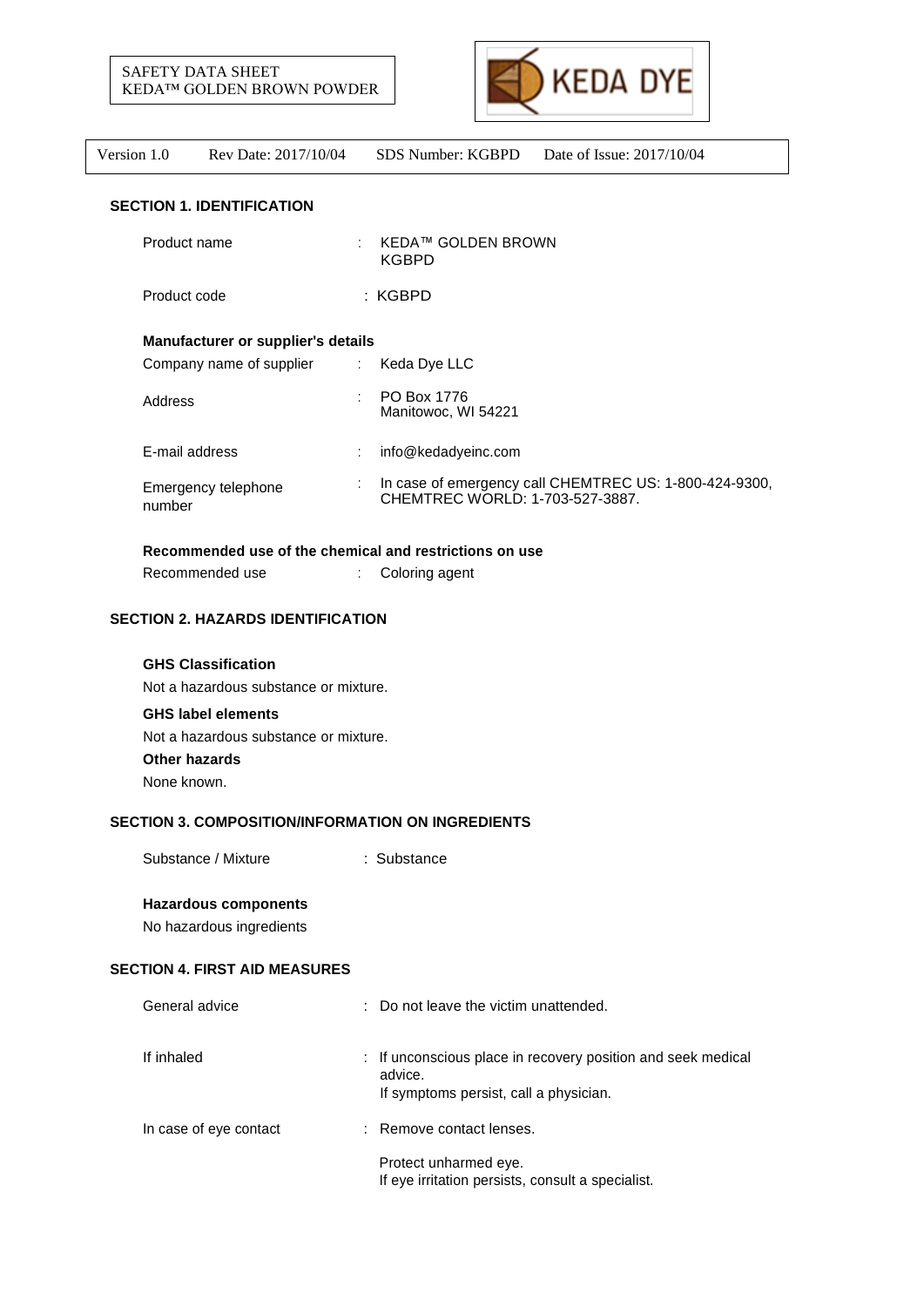# SAFETY DATA SHEET KEDA™ GOLDEN BROWN POWDER



| Rev Date: 2017/10/04                                                      | SDS Number: KGBPD<br>Date of Issue: 2017/10/04<br>: Keep respiratory tract clear.<br>Do not give milk or alcoholic beverages.<br>Never give anything by mouth to an unconscious person. |
|---------------------------------------------------------------------------|-----------------------------------------------------------------------------------------------------------------------------------------------------------------------------------------|
|                                                                           |                                                                                                                                                                                         |
|                                                                           | If symptoms persist, call a physician.                                                                                                                                                  |
| Most important symptoms<br>and effects, both acute and                    | : None known.                                                                                                                                                                           |
| <b>SECTION 5. FIREFIGHTING MEASURES</b>                                   |                                                                                                                                                                                         |
|                                                                           | : Standard procedure for chemical fires.<br>Use extinguishing measures that are appropriate to local<br>circumstances and the surrounding environment.                                  |
| Special protective equipment                                              | Wear self contained breathing apparatus for fire fighting if<br>necessary.                                                                                                              |
| <b>SECTION 6. ACCIDENTAL RELEASE MEASURES</b>                             |                                                                                                                                                                                         |
| Personal precautions,<br>protective equipment and<br>emergency procedures | : Avoid dust formation.                                                                                                                                                                 |
| Methods and materials for<br>containment and cleaning up                  | : Pick up and arrange disposal without creating dust.<br>Sweep up and shovel.<br>Keep in suitable, closed containers for disposal.                                                      |
| <b>SECTION 7. HANDLING AND STORAGE</b>                                    |                                                                                                                                                                                         |
| Advice on protection against                                              | : Provide appropriate exhaust ventilation at places where dust<br>is formed.                                                                                                            |
| Advice on safe handling                                                   | For personal protection see section 8.<br>Smoking, eating and drinking should be prohibited in the<br>application area.                                                                 |
| Conditions for safe storage                                               | : Electrical installations / working materials must comply with<br>the technological safety standards.                                                                                  |
|                                                                           | : No materials to be especially mentioned.                                                                                                                                              |
|                                                                           | <b>SECTION 8. EXPOSURE CONTROLS/PERSONAL PROTECTION</b>                                                                                                                                 |

# **Components with workplace control parameters**

Contains no substances with occupational exposure limit values.

# **Personal protective equipment**

| Respiratory protection   | : No personal respiratory protective equipment normally<br>required. |
|--------------------------|----------------------------------------------------------------------|
| Eye protection           | : Safety glasses                                                     |
| Skin and body protection | : Protective suit                                                    |
| Hygiene measures         | : General industrial hygiene practice.                               |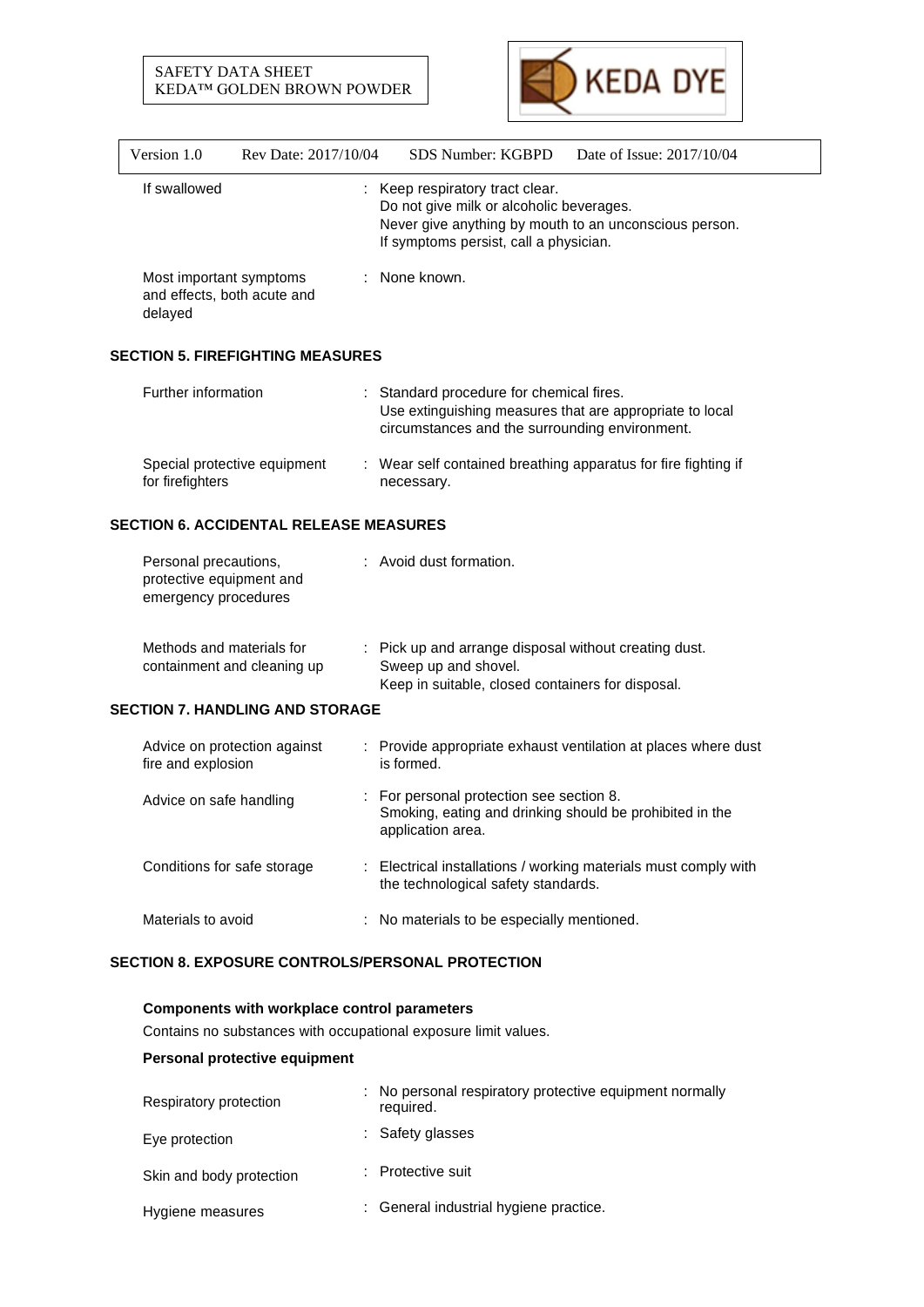

#### **SECTION 9. PHYSICAL AND CHEMICAL PROPERTIES**

Appearance : powder

Color : brown

# **SECTION 10. STABILITY AND REACTIVITY**

| Reactivity                            | : No decomposition if stored and applied as directed.                                                                              |
|---------------------------------------|------------------------------------------------------------------------------------------------------------------------------------|
| Chemical stability                    | : No decomposition if stored and applied as directed.                                                                              |
| Possibility of hazardous<br>reactions | : Stable under recommended storage conditions.<br>No hazards to be specially mentioned.<br>Dust may form explosive mixture in air. |
| Conditions to avoid                   | no data available                                                                                                                  |

# **SECTION 11. TOXICOLOGICAL INFORMATION**

#### **Acute toxicity**

Not classified based on available information.

#### **Skin corrosion/irritation**

Not classified based on available information.

#### **Serious eye damage/eye irritation**

Not classified based on available information.

# **Respiratory or skin sensitisation**

Skin sensitisation: Not classified based on available information. Respiratory sensitisation: Not classified based on available information.

# **Germ cell mutagenicity**

Not classified based on available information.

# **Carcinogenicity**

Not classified based on available information.

| <b>IARC</b> | No component of this product present at levels greater than or<br>equal to 0.1% is identified as probable, possible or confirmed<br>human carcinogen by IARC. |
|-------------|---------------------------------------------------------------------------------------------------------------------------------------------------------------|
| <b>OSHA</b> | No component of this product present at levels greater than or<br>equal to 0.1% is identified as a carcinogen or potential<br>carcinogen by OSHA.             |
| <b>NTP</b>  | No component of this product present at levels greater than or<br>equal to 0.1% is identified as a known or anticipated carcinogen<br>by NTP.                 |

# **Reproductive toxicity**

Not classified based on available information.

# **STOT - single exposure**

Not classified based on available information.

#### **STOT - repeated exposure**

Not classified based on available information.

# **Aspiration toxicity**

Not classified based on available information.

#### **Further information**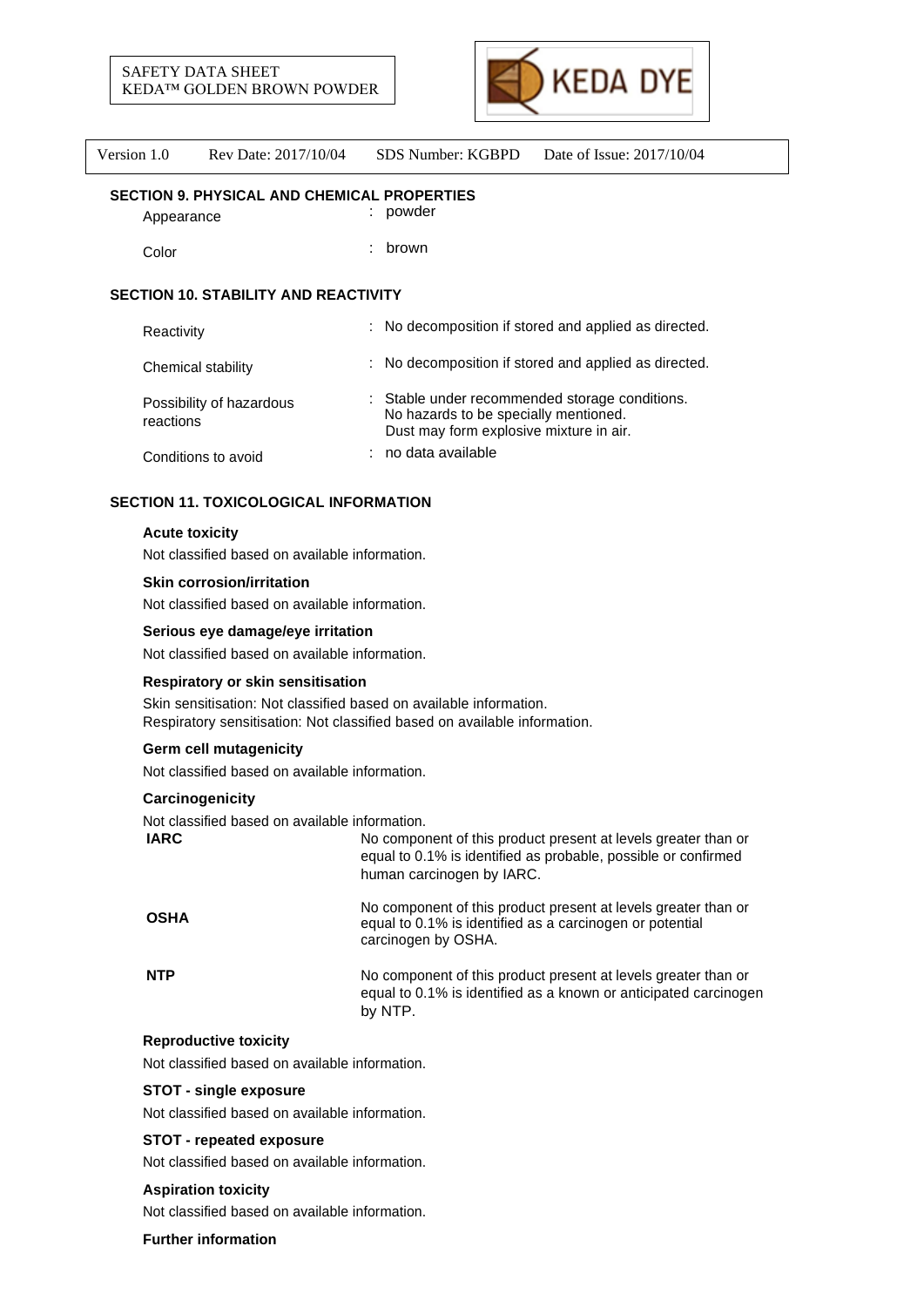



| Product:                                                  |                                                                                                                                                                                                                                                                                                                          |
|-----------------------------------------------------------|--------------------------------------------------------------------------------------------------------------------------------------------------------------------------------------------------------------------------------------------------------------------------------------------------------------------------|
| Remarks: no data available                                |                                                                                                                                                                                                                                                                                                                          |
| <b>SECTION 12. ECOLOGICAL INFORMATION</b>                 |                                                                                                                                                                                                                                                                                                                          |
| <b>Ecotoxicity</b>                                        |                                                                                                                                                                                                                                                                                                                          |
| No data available                                         |                                                                                                                                                                                                                                                                                                                          |
| <b>Persistence and degradability</b><br>No data available |                                                                                                                                                                                                                                                                                                                          |
| <b>Bioaccumulative potential</b>                          |                                                                                                                                                                                                                                                                                                                          |
| No data available                                         |                                                                                                                                                                                                                                                                                                                          |
| <b>Mobility in soil</b>                                   |                                                                                                                                                                                                                                                                                                                          |
| No data available                                         |                                                                                                                                                                                                                                                                                                                          |
| Other adverse effects                                     |                                                                                                                                                                                                                                                                                                                          |
| <b>Product:</b>                                           |                                                                                                                                                                                                                                                                                                                          |
| Ozone-Depletion Potential                                 | : Regulation: 40 CFR Protection of Environment; Part 82<br>Protection of Stratospheric Ozone - CAA Section 602 Class I<br>Substances<br>Remarks: This product neither contains, nor was<br>manufactured with a Class I or Class II ODS as defined by the<br>U.S. Clean Air Act Section 602 (40 CFR 82, Subpt. A, App.A + |

| Additional ecological | no data available |
|-----------------------|-------------------|
| information           |                   |

B).

# **SECTION 13. DISPOSAL CONSIDERATIONS**

#### **Disposal methods**

Contaminated packaging : Empty containers should be taken to an approved waste handling site for recycling or disposal.

#### **SECTION 14. TRANSPORT INFORMATION**

#### **International Regulations**

**UNRTDG** Not regulated as a dangerous good

**IATA-DGR** Not regulated as a dangerous good

#### **IMDG-Code**

Not regulated as a dangerous good

**Transport in bulk according to Annex II of MARPOL 73/78 and the IBC Code**

Not applicable for product as supplied.

#### **National Regulations**

**49 CFR** Not regulated as a dangerous good